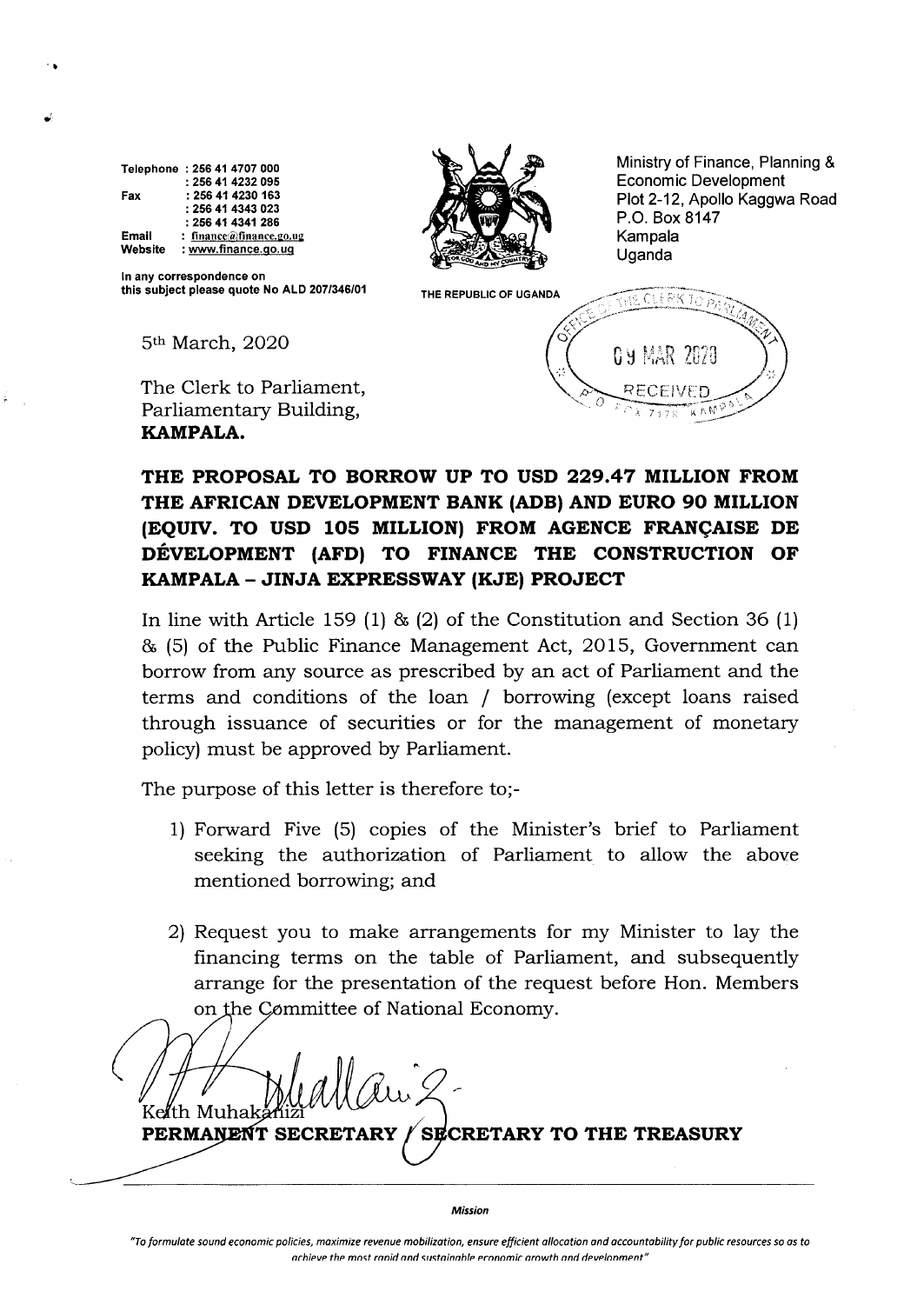Copy to

I

)

Rt. Hon. Prime Minister, Office of the Prime Minister.

- Hon. Minister of Finance, Planning and Economic Development.
- Hon. Minister, Ministry of Works and Transport.
- The Hon. Minister of State for Finance, Planning and Economic Development (General Duties).
- The Hon. Minister of State for Finance, Planning and Economic Development (Planning).
- The Hon. Minister of State for Finance, Planning and Economic Development (Privatization & Investment).
- The Hon. Minister of State for Finance, Planning and Economic Development (Micro Finance).
- The Chairman, Committee on National Economy, Parliament of Uganda.
- The Permanent Secretary, Ministry of Works and Transport.
- The Executive Director, Uganda National Roads Authority (UNRA).

<sup>&</sup>quot;To formulate sound economic policies, maximize revenue mobilization, ensure efficient allocation and accountability for public resources so as to achieve the most ranid and sustainable economic arowth and development"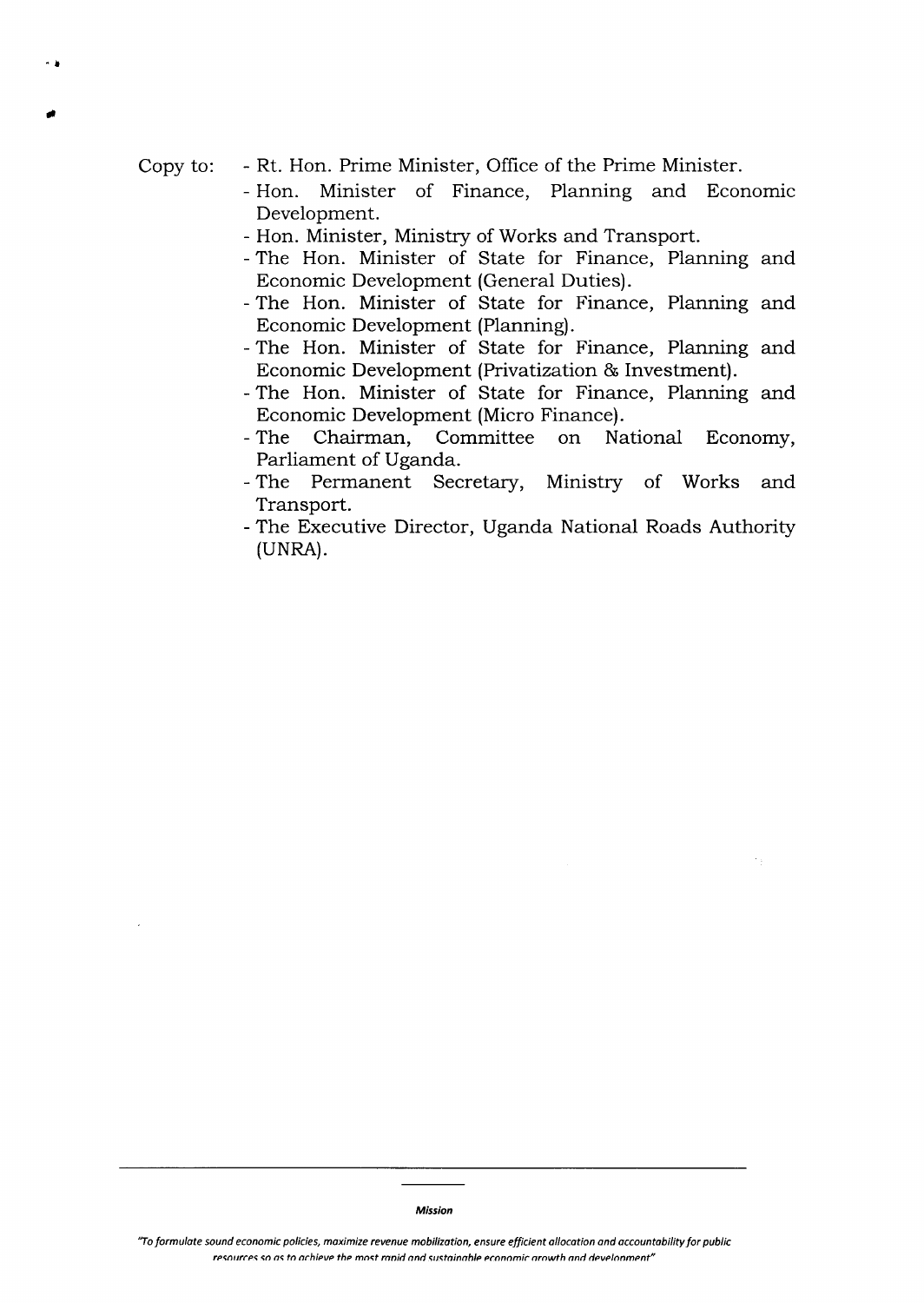### BRIEF TO PARLIAMENT

### THE PROPOSAL TO BORROW UP TO USD 229.47 MILLION FROM THE AFRICAN DEVELOPMENT BANK (ADB) AND EURO 90 MILLION (EOUIV. TO USD 105 MILLION) FROM AGENCE FRANÇAISE DE DÉVELOPMENT (AFD) TO FINANCE THE CONSTRUCTION OF KAMPALA - JINJA EXPRESSWAY (KJE) PROJECT

#### PURPOSE

1 This brief is for the purpose of seeking authorization of Parliament and as required under Article 159 of the Constitution of the Government of the Republic of Uganda, to allow the Government to borrow up to USD 229.47 million from the African Development Bank (ADB) and Euro 90 million (equiv. to USD 105 million) from Agence Frangaise De Dévelopment (AFD) to finance the Construction of Kampala  $-$  Jinja Expressway (KJE) Project.

### BACKGROUND

Rt. Hon. Speaker, as you are aware, Uganda's road network is a key driver of national and regional economic growth due to the strategic position of the country. It provides core transport linkages to land-locked countries of Rwanda, Burundi, Democratic Republic of Congo (DRC), and South Sudan to the sea primarily through the port of Mombasa in Kenya. The Government of Uganda (GoU) is keen to leverage this national advantage to strengthen its competitive position as a key transit as well as regional trade hub to boost economic arowth. This objective is well articulated in its Vision 2040 and 15-year National Transport Master Plan 2.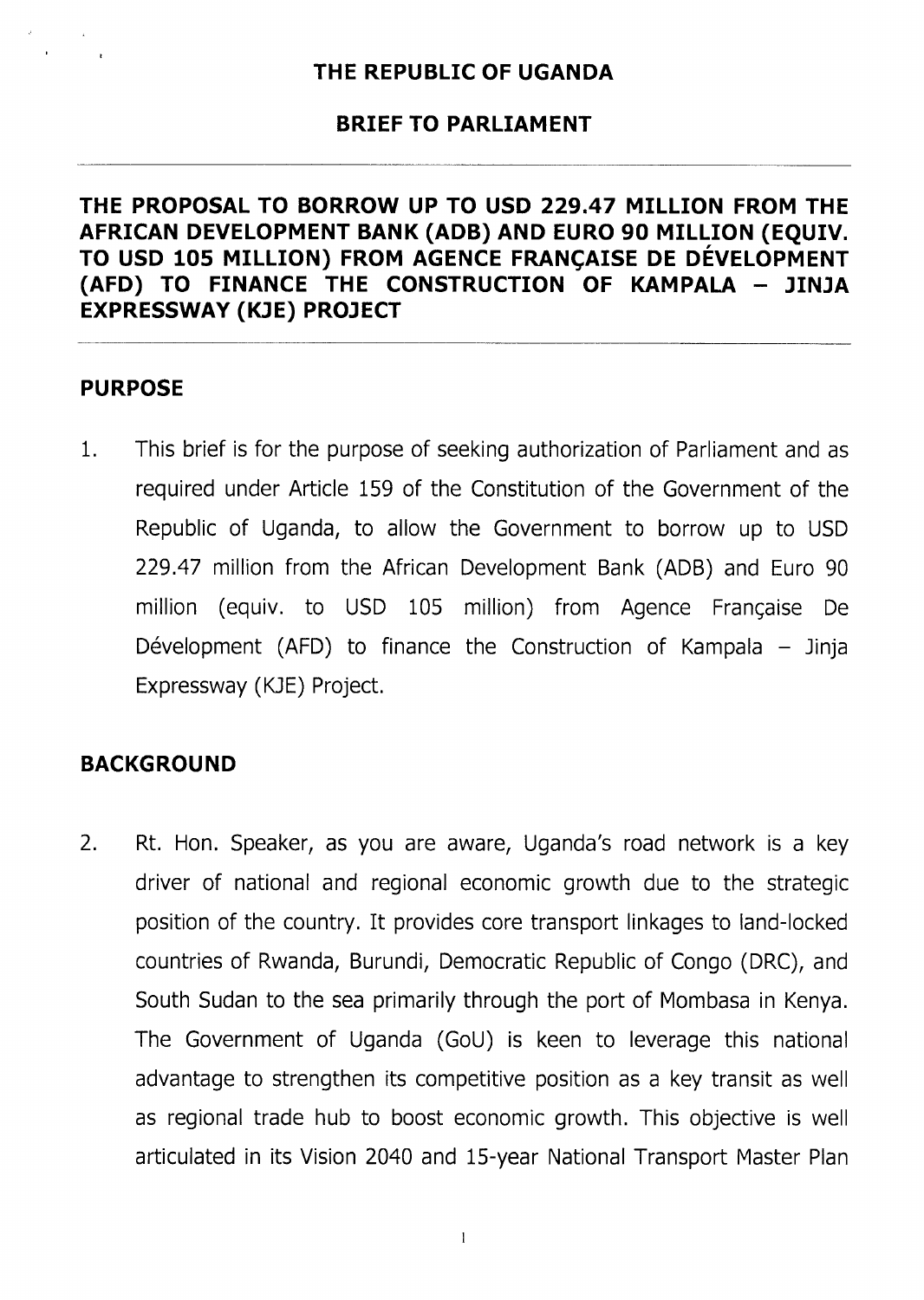(NTMP, 2008  $-$  2023), which identified the proposed **Kampala**  $-$  **Jinja** Expressway PPP project as a flagship project.

- 3 The initial project preparation commenced with a feasibility study in 2010 funded by GoU and conducted by a UK consultancy firm. Thereafter, in 2014, the International Finance Corporation (IFC) was appointed as the transaction advisor for the PPP feasibility studies and the preparation of the bidding process.
- Against this background, the project considered scenarios of carrying out interventions either on the existing road or construction of an alternative road. Through a detailed feasibility study, the option of constructing an expressway south of the existing road linking with a southern bypass to the south of Kampala was arrived at. 4
- Following the above technical consideration, the following financing options were explored: 5
	- Traditional (Full Sovereign) Financing- The feasibility studies conducted in 2010 highlighted that GoU's current and projected capital expenditures towards roads projects would not be sufficient to improve, operate and maintain the network to the desired standards. The lack of fiscal space, but with a need for a long term and sustainable road infrastructure network particularly along the strategic Northern Corridor, motivated GoU to consider engaging the private sector through a well-structured Public Private Partnership (PPP) arrangement for development of the KJE, a.
	- b. **PPP Model**  $-$  Several PPP model options were explored in the feasibility study and the traditional PPP model was found to be the most appropriate for the KJE Project delivery. An extensive due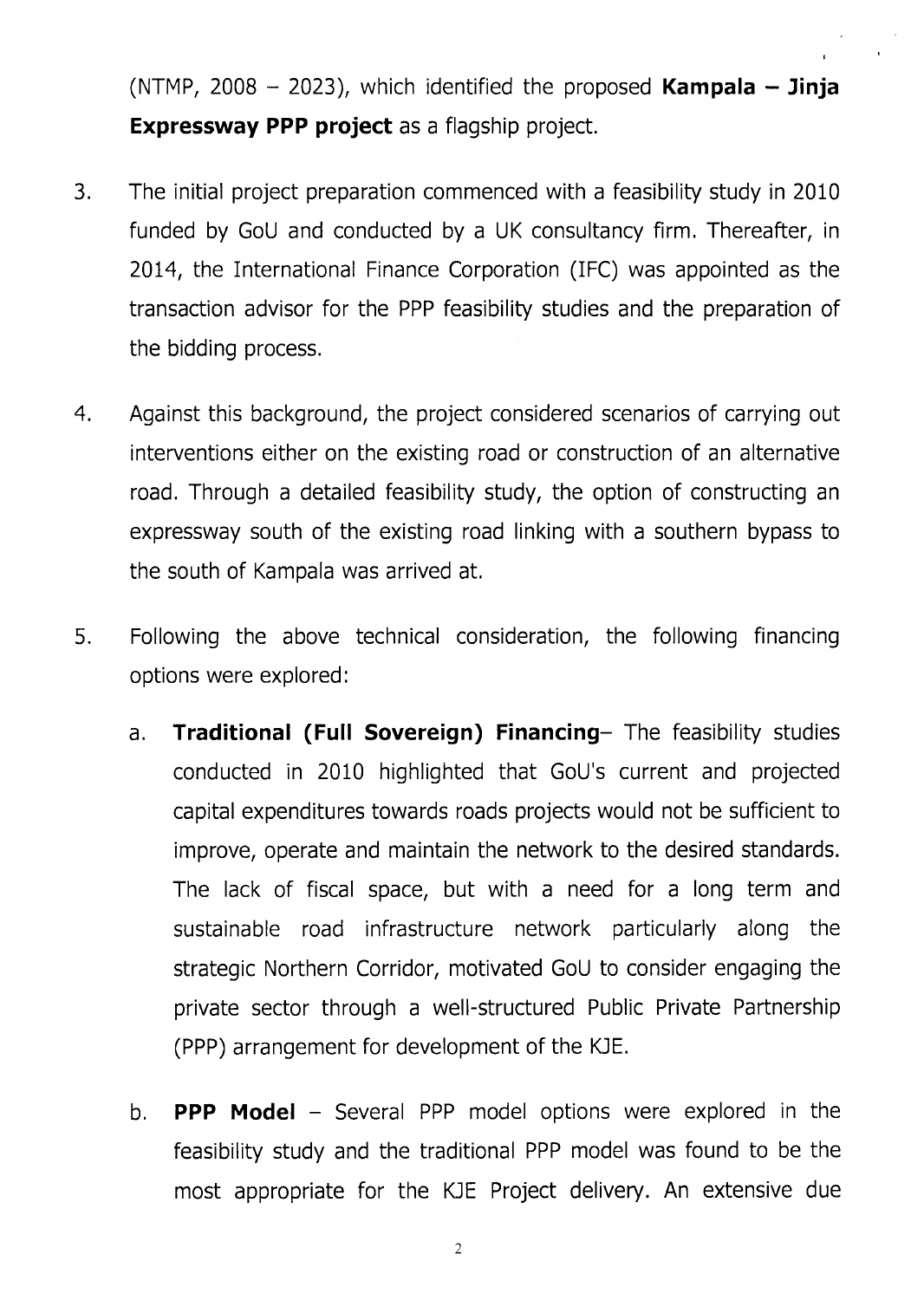diligence was conducted on this option and a recommendation was made to implement the project on the basis that payments will be made to the private sector party once the project or facility is available for use in accordance with agreed performance standards (availability payment mechanism). Toll revenues shall be utilised to offset the payments to the private sector party through a 3O-year design, build, finance, operate, maintain and transfer contractual arrangement.

6 A Value for Money (VfM) Assessment was conducted by comparing <sup>a</sup> traditional financing option against PPP option by estimating the cost of each option. The PPP scenario was found bankable and achieves significant value for money (VfM) over the lifetime of the Project (VfM in the range of  $13.5\%$  to  $16\%$  over the traditional financing).

### STATEMENT OF THE PROBLEM

- Rt. Hon. Speaker, according to the National Development Plan II, roads account for 96.5% of freight cargo and 95% of passenger traffic in Uganda. Uganda has a total road network of 144,785km which comprises 20,544km of national roads, 35,566km of district roads, 10,108km of urban roads and 78,567 km of community access roads. The national road network (20,544 km, 14% of road network), carries well over 80% of the total road traffic and provides vital transport corridors linking the land-locked countries of Rwanda, Burundi, Eastern Democratic Republic of Congo (DRC) and Southern Sudan to the sea primarily through the Port of Mombasa in Kenya. 7
- Rt. Hon. Speaker, the average road traffic growth is B% per annum, outstripping population growth and the road infrastructure network has 8.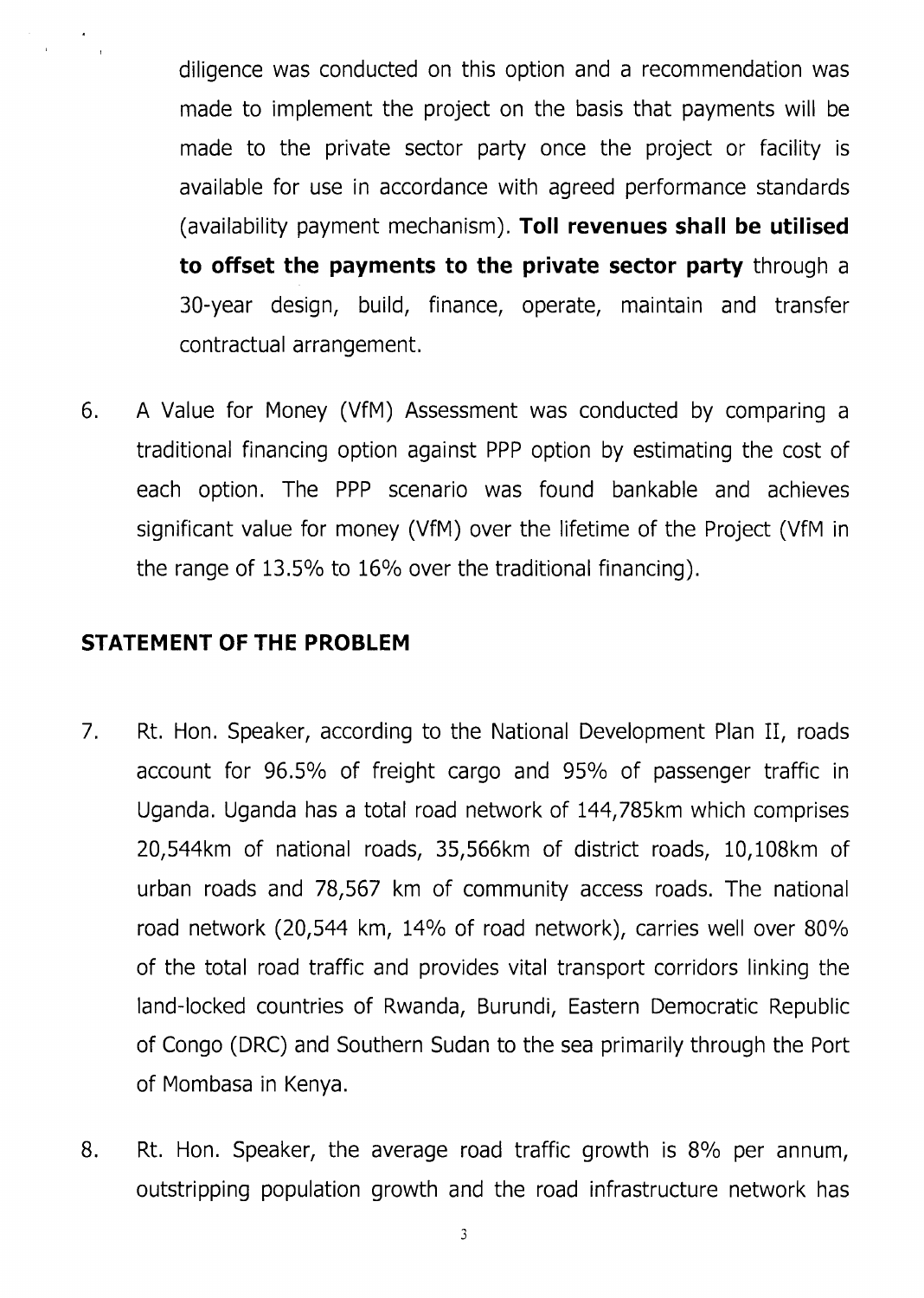failed to keep up with this high level of traffic growth. This has led to heavy congestion especially in urban areas; whilst other parts of the country have failed to benefit from the growth in industry around wellconnected urban centres.

- 9 Over the last 30 years consistent economic growth in Uganda has transformed much of Kampala City, Mukono town and the industrial town of Jinja into flourishing business hubs. Consequently, the increased traffic on account of economic growth has led to capacity restriction particularly between Kampala and Mukono leading to severe congestion, delays, unpredictable journey times and high accident rates on the existing Kampala Jinja highway. For instance, the current average peak journey time between Kampala and Jinja is 3,5 hours.
- 10, A high capacity road along the Kampala Jinja corridor is therefore required to relieve congestion, improve travel reliability, lower the cost of doing business, and transportation costs especially for freight along the northern corridor. Expanding the existing highway is a very expensive option because of high value developments along the corridor as well as the high cost of resettlement that would be required to clear the right of way. In addition, any expansion of the existing road would significantly affect the Mabira Forest, a sensitive ecosystem.

#### THE PRO]ECT AND COUNTRY STRATEGY

11. In line with the Second National Development Plan (NDP II) 2015 - <sup>2020</sup> and Uganda Vision 2040, Government of Uganda recognizes that infrastructure is key for the structural transformation of the country's economy. Therefore, it has been made a priority to increase the stock and quality of economic infrastructure so as to accelerate the country's competitiveness,

 $\overline{\mathcal{L}}$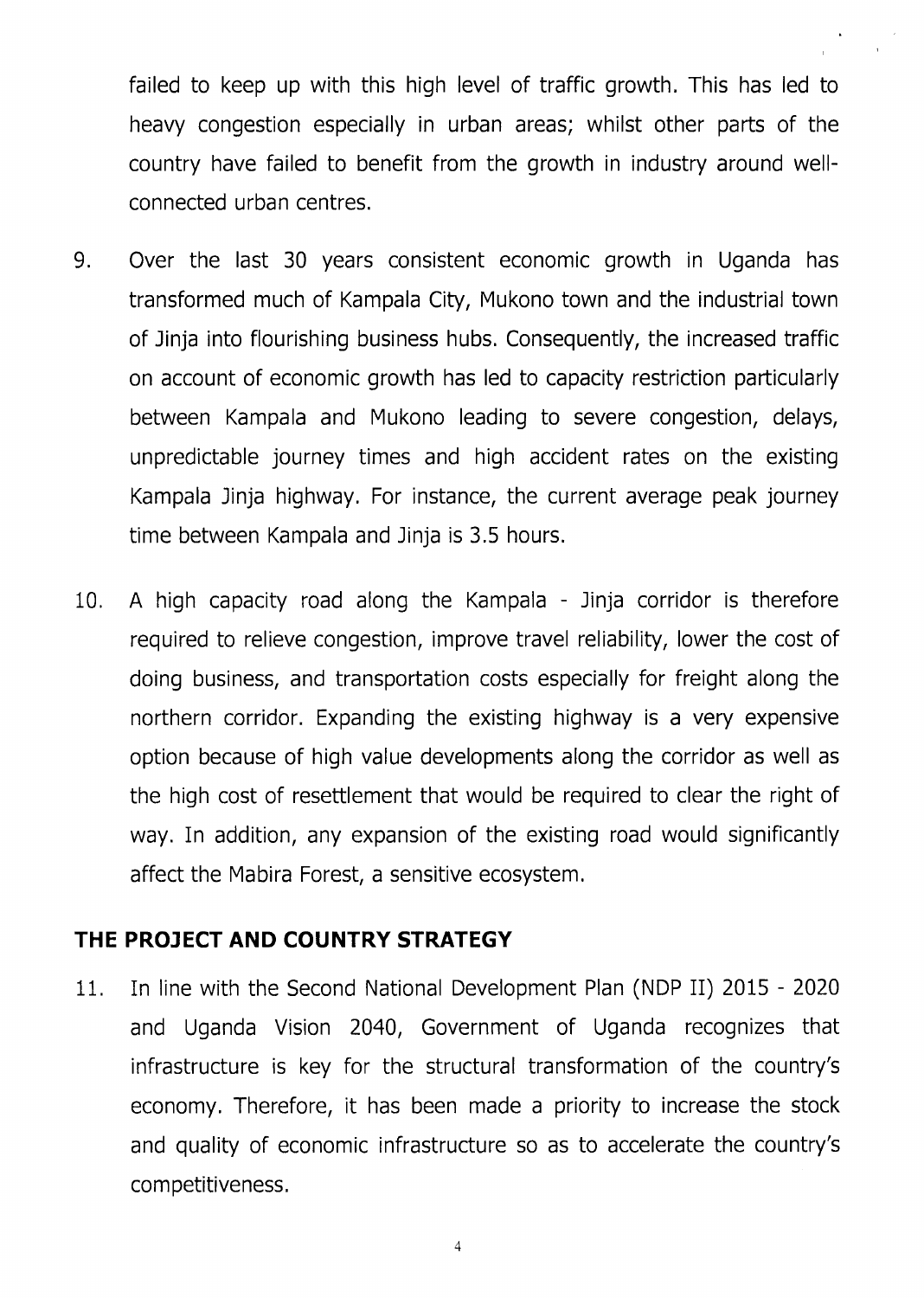- 12. Over the NDP II period 2015-2020, GoU has designated key strategic expressways to be procured via Public Private Partnerships (PPPs). The expressways are intended to reduce traffic congestion in and around Kampala City and provide rapid transport to/from main economic hubs. These expressways include:
	- a. Kampala-Entebbe Expressway/ Munyonyo (51km);
	- b. Kampala-Mpigi Expressway (35km);
	- c. Kampala-Jinja Expressway (77km);
	- d. Kampala Southern Bypass (18km);
	- e. Kampala-Bombo Expressway (50km);
	- <sup>f</sup>. Kampala Busunju Expressway (approx.55km); and,
	- g. Kampala Outer Beltway (second ring road) (100km).
- 13. The Kampala Jinja Expressway and the Kampala Southern Bypass collectively form the Project (the Kampala Jinja Expressway Public Private Partnership Project (KJE)) which will be implemented under the Design, Build, Finance, Operate, Maintain and Transfer (DBFOMT) Public Private Partnership (PPP) model.

# **JUSTIFICATION**

- 14. Rt. Hon. Speaker, the development of the KJE will support the aspirations of the Uganda Vision 2040, the objectives of the National Transport Master Plan and National Development Plan II through capacity upgrades of the major road links leading traffic into and out of Kampala.
- 15. The project, forms part of the national network of expressways aimed at facilitating an efficient movement of both passengers and freight across the country to support the growth objectives as identified in the National Development Plan II and to support regional trade.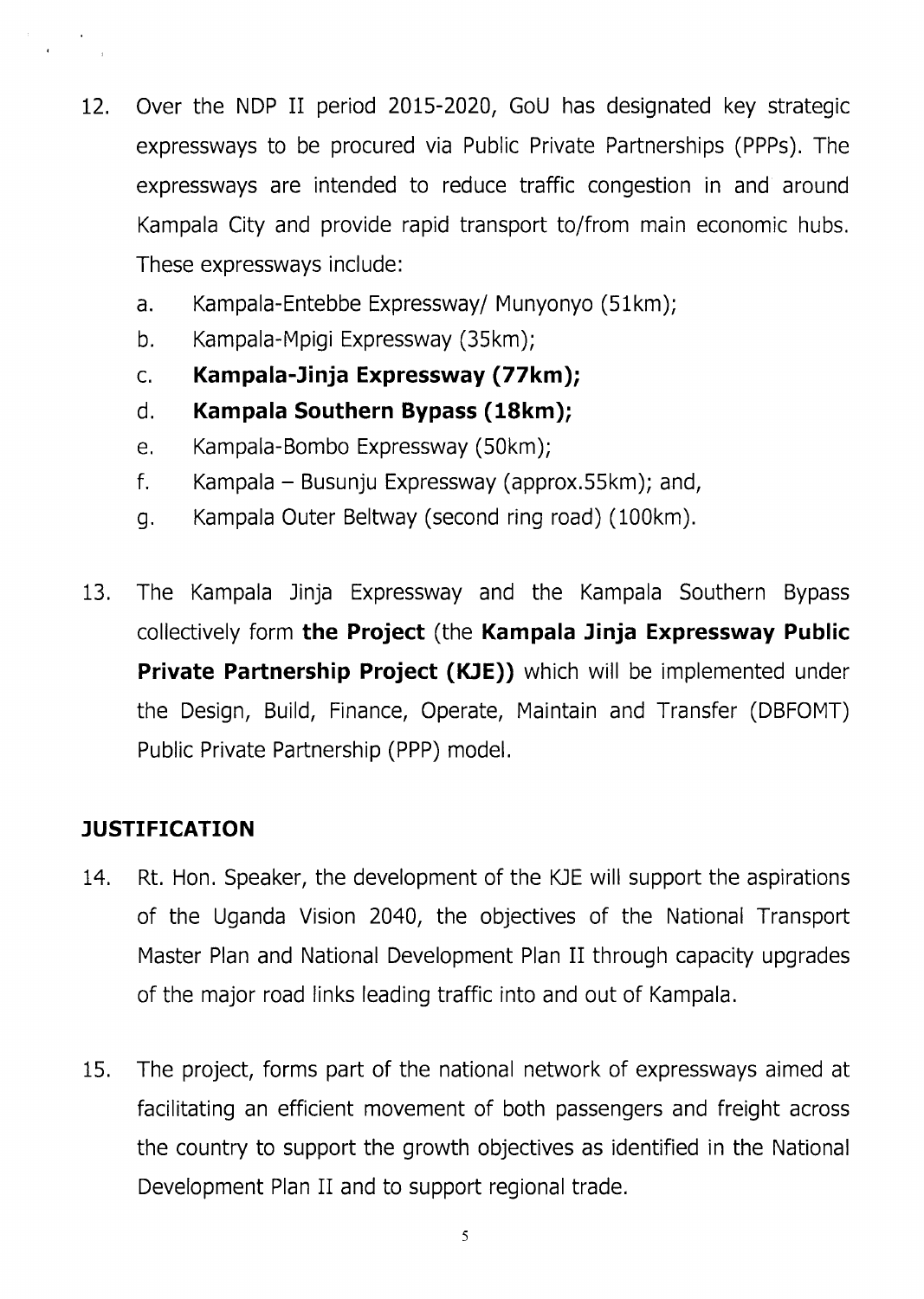- 16. The main reasons for developing the KJE are to:
	- a. Improve the Level of Service along the Corridor: Traffic flow along a number of sections of the current highway has broken down due to demand that has exceeded available capacity and <sup>a</sup> high proportion of heavy trucks coupled with increasing road side friction due to a number of developments and business activity on the side of the existing road.
	- Reduce Journey Time: The average peak journey time recorded between Kampala and Jinja is currently 3.5hrs depending on whether there are incidents on the road. Given the corridor's significance to the region, the delays have become a major constraint and hindrance to economic growth, for the country and the region.  $b<sub>r</sub>$
	- Enhance the Backbone of National Road Network: The Kampala-Jinja corridor is the backbone of the national road network because of its role as the primary entry point into the country for all goods that are transported by road from the port of Mombasa in Kenya. As such, the Kampala  $-$  Jinja corridor and trade in the country are intertwined.  $C_{1}$
	- Improve Road Safety: The proposed expressway is expected to enhance safety along the Kampala-Jinja corridor due to segregation of traffic for different directions, provision of lighting, 24hr monitoring of the expressway via CCTV and incident management. In addition, it is expected that there will be reduction of the number of trucks and long distance traffic along the existing road which will reduce incidence of collisions. d

6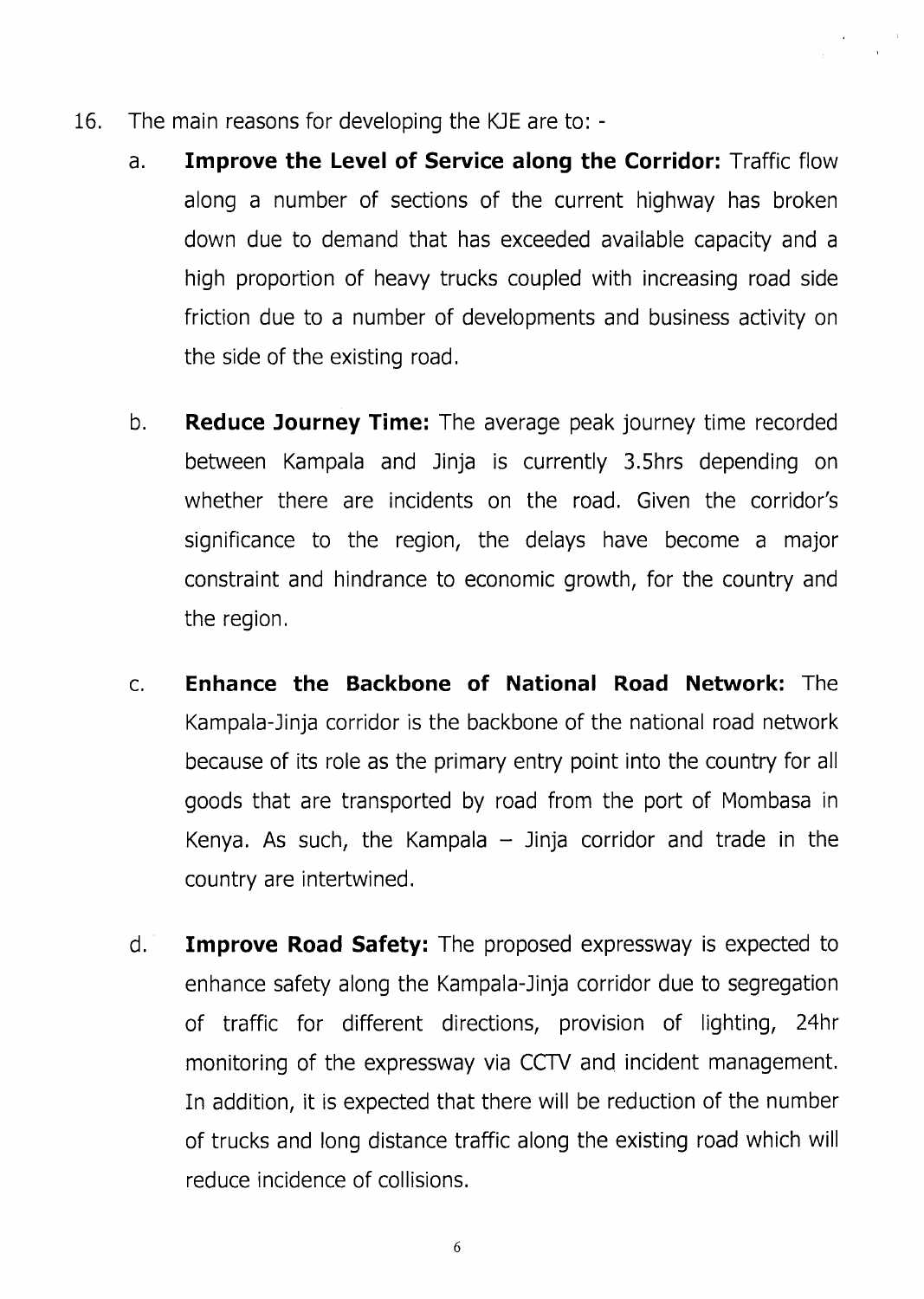- 17. The main motivation to consider private sector participation in the development of the Kampala-Jinja Expressway Project is (i) Private Sector efficiency and innovation, (ii) Improving project and service delivery and (iii) lack of fiscal space. The project offers an opportunity for provision of a whole life (30 year) asset solution that will guarantee users a quality road through quality construction and timely operation and maintenance interventions.
- 18. GoU allocation to KJE in the National Development Plan II 5-year strategic intervention (FY15/16 to FY19/20) is USD300million. Any expenditure beyond \$300m that has to be provided by GoU risks affecting the country's debt ceilings and/or failure of GoU to fund other priority infrastructure projects. KJE is therefore packaged as PPP to ensure that GoU's budgetary allocation/commitments towards construction costs does not exceed USD300m.
- 19. The project has also been packaged to ensure it is delivered in line with the land acquisition plan. This mitigates the risk of unnecessary cost escalations that must be borne by government arising out of signing the project agreement without land being available.

#### THE PROJECT

20. Rt. Hon. Speaker, the Kampala Jinja Expressway Public Private Partnership Project (KJE)) is a Design, Build, Finance, Operate, Maintain and Transfer (at the end of the 30-year concession term) of the 95km limited access tolled expressway between Uganda's Capital city - Kampala and Jinja. The Expressway is located along the strategic northern trade corridor which originates from Kenya's maritime port of Mombasa passing through Uganda to Rwanda, Burundi, Democratic Republic of Congo (DRC) and South Sudan.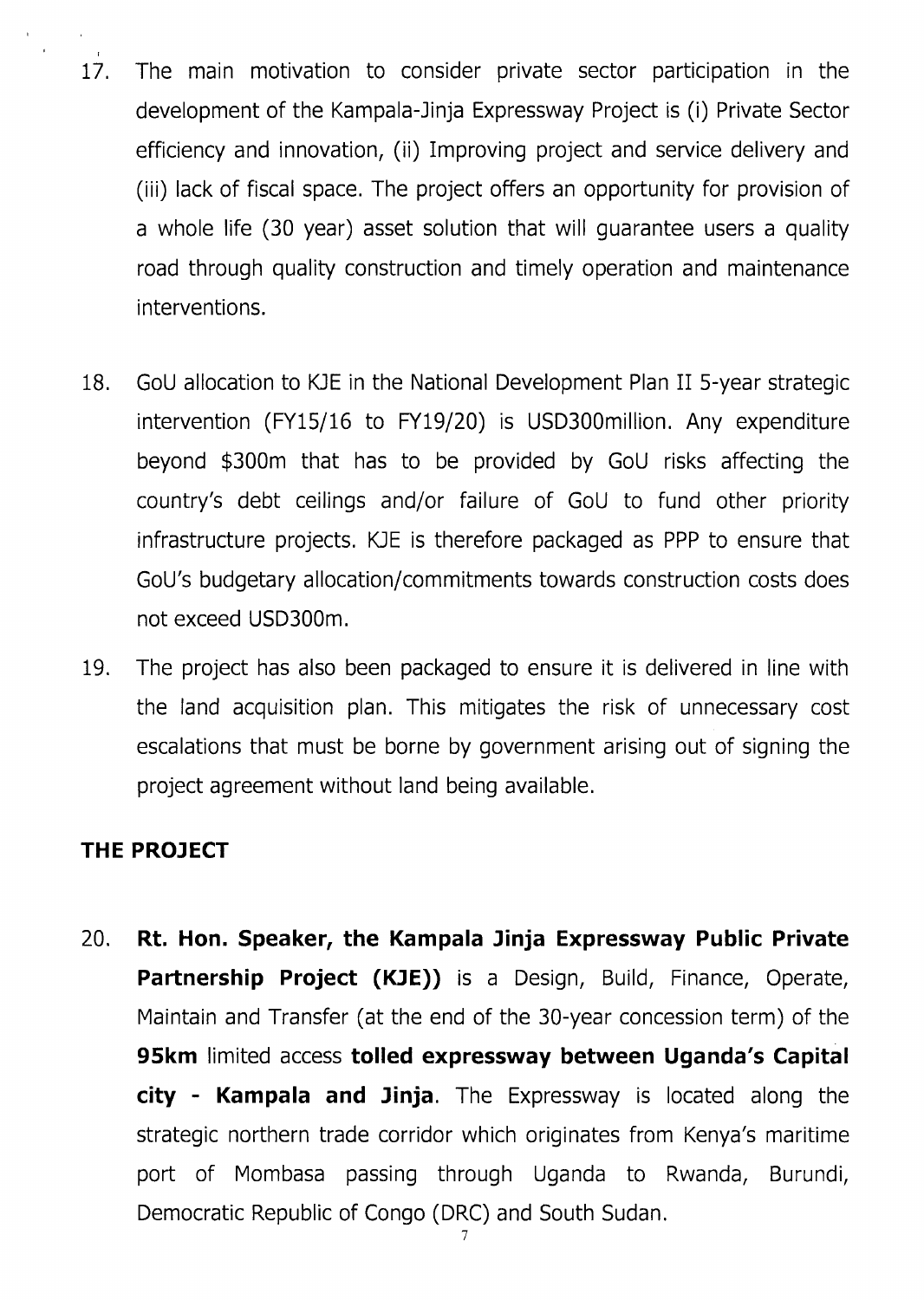- 21. **Objectives:** The primary objective of the proposed Kampala-Jinja Expressway (KJE) project is to support Uganda's transport sector goal of contributing towards sustainable and inclusive economic development and enhancing regional integration.
- 22. The **specific objectives** of the project are to: (i) alleviate congestion in and around Kampala, (ii) provide journey time reliability along the Northern corridor, (iii) enhance regional integration and (iv) enhance road safety.

### PROJECT DESCRIPTION AND COMPONENTS

- 23. Location: The Kampala-Jinja Expressway (KJE) route alignment starts at Lugogo where it links with the Kampala Flyover project to the west, the Source of the Nile Bridge to the East, the Kampala Northern Bypass to the North and the Kampala-Entebbe Express Spur to Munyonyo on the Southern side as shown in the map attached under **Annex 1.**
- 24. Description: The proposed route corridor largely follows virgin terrain on the southern part of the existing Kampala-Jinja road through Munyonyo, Bunga, Mutungo, Butabika, Mbalala, Namagunga up to Njeru where it links with the Source of the Nile Bridge, The project provides seamless connectivity between the Kampala Northern Bypass and the Kampala-Entebbe Expressway spur to Munyonyo through the Kampala Southern Bypass that will provide a complete ring road around the Kampala City. The project also links with the existing 10 No. major roads along the corridor including the Mukono-Katosi road to enable connectivity with existing and future developments.

8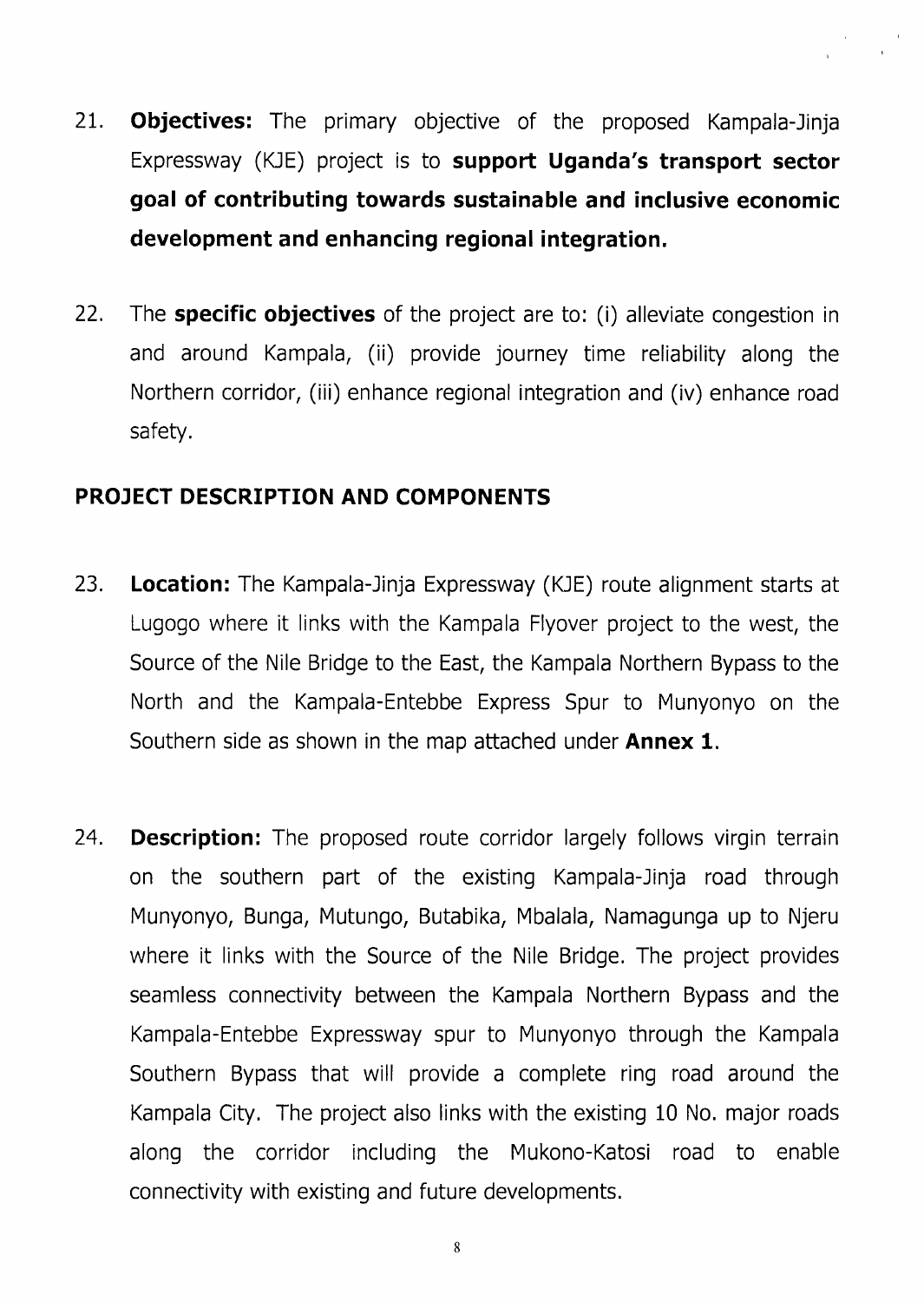25. The Project is to be delivered as one holistic corridor project over a five**year construction period, implemented in sections/Phases as follows:** 

| <b>Phases</b> | <b>Sections</b>  | By Length                                             | <b>Construction Period</b> |
|---------------|------------------|-------------------------------------------------------|----------------------------|
| Phase 1       |                  | Section $1 \mid 18km -$ Kampala Southern Bypass (KSB) | 3yrs                       |
|               |                  | Section 2   35km - From Kampala to Namagunga          | 3yrs                       |
| Phase 2       | Section $3 \mid$ | 42km - From Namagunga to Jinja/Njeru                  | 3yrs                       |

Table 1: Project Sections and Corresponding Construction Periods

Note: Construction periods for Phase I to overlap with construction period for Phase 2 to ensure <sup>a</sup> maximum of five-year construction period for the whole project,

- 26. Project Components: The project is composed of the following components:
	- a) KJE Infrastructure Development: This component constitutes the main infrastructure development of a 95km limited access tolled expressway comprising: i) Kampala-Jinja mainline (77km) and ii) Kampala Southern Bypass (KSB), collectively known as the Kampala-Jinja Expressway PPP (KJE) Project. It also includes construction of several major structures including bridges, junctions, tolling stations, rest areas, lighting; and 50km of ancillary roads.
	- b) **KJE Project Management:** This component constitutes the services that will support and ensure effective execution of the infrastructure development. These include: i) Project Supervision: by the Independent Engineer; a consulting firm procured to supervise the Project, ii) PPP Project Implementation Unit  $-$  to beef up UNRA's execution capacity and support smooth implementation of the various project activities, iii) Work Placement Program  $-$  to support internships and work placement for 200 Ugandan young graduates across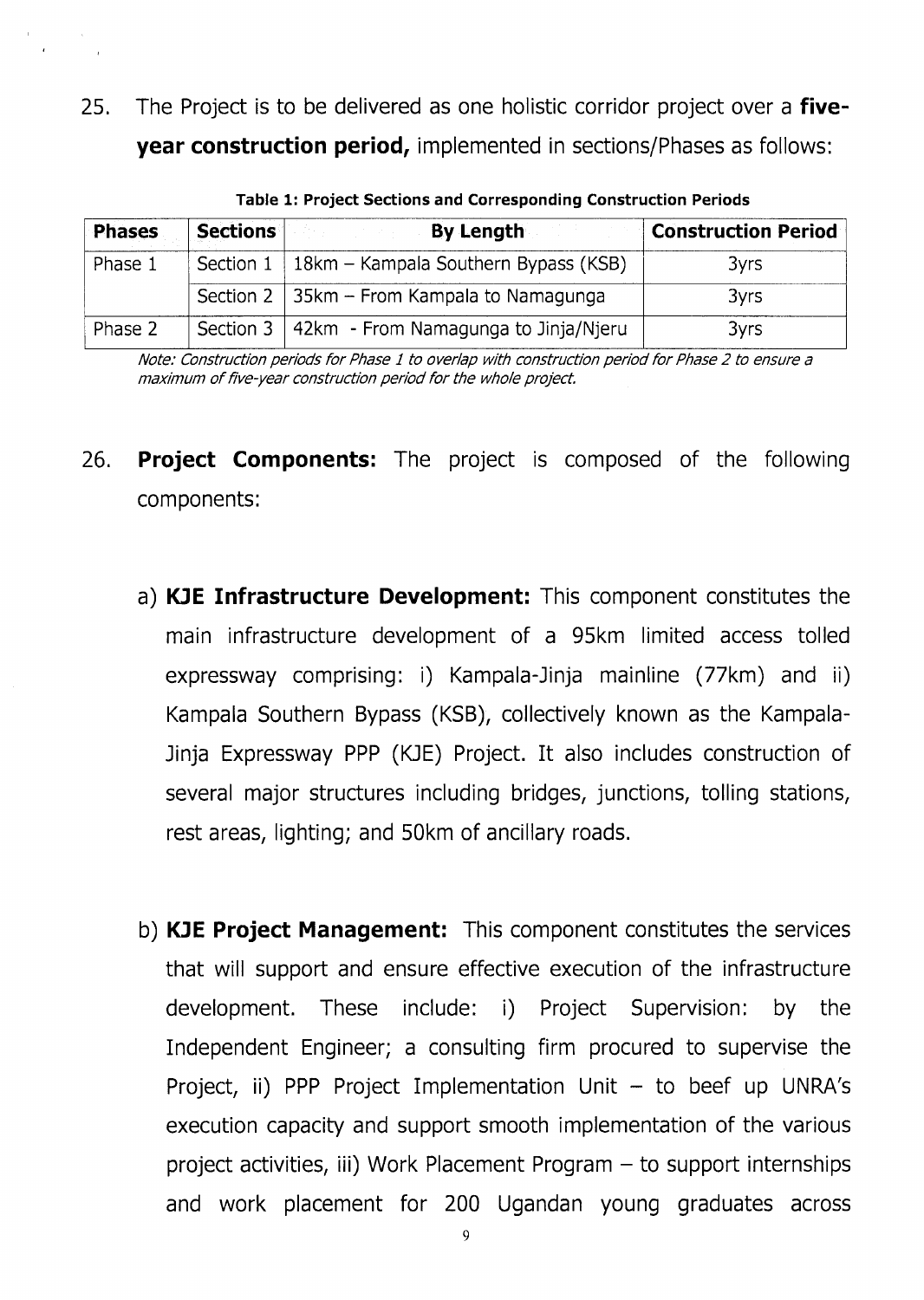multidisciplinary functions in the construction sector to boost youth employability, address PPP capacity deficits, and create jobs, iv) Monitoring and Evaluation  $-$  to prepare baseline studies, continuously monitor and evaluate project impact, periodically update indicators and report on progress in meeting defined Project objectives, and v) Sensitisation and Stakeholder Engagement  $-$  to conduct sensitisation with key project stakeholders, including preparation of a video documentary of the different stages of project implementation.

- c) Audit: This component constitutes conducting a procurement audit, and a financial audit of project accounts by the Office of the Auditor General or its appointee.
- d) KJE Corridor Development Plan (CDP): This is an 18 months **consultancy** aimed at supporting the local municipalities to optimise the full benefits of the KJE development by preparing a Corridor Development Plan in line with Uganda's Trade and Industrialisation Policies, to maximize the benefits of the KJE and the Standard Gauge Rail (SGR) projects within a single spatial corridor.
- e) Livelihood Restoration Programme: This component supports vulnerable communities and project affected persons along the corridor by providing community support in the form of schools, markets, health facilities, among others and shall be implemented in liaison with the respective sector institutions.
- 27. **Table 2** below shows the cost for each project component:

Table 2: Project Components and Corresponding Costs

|  | $\#$ Category                                        |  |  |  |  |  | <b>Total</b><br>m | (USD |  |
|--|------------------------------------------------------|--|--|--|--|--|-------------------|------|--|
|  | KJE Infrastructure Development (95 km plus 50km link |  |  |  |  |  |                   |      |  |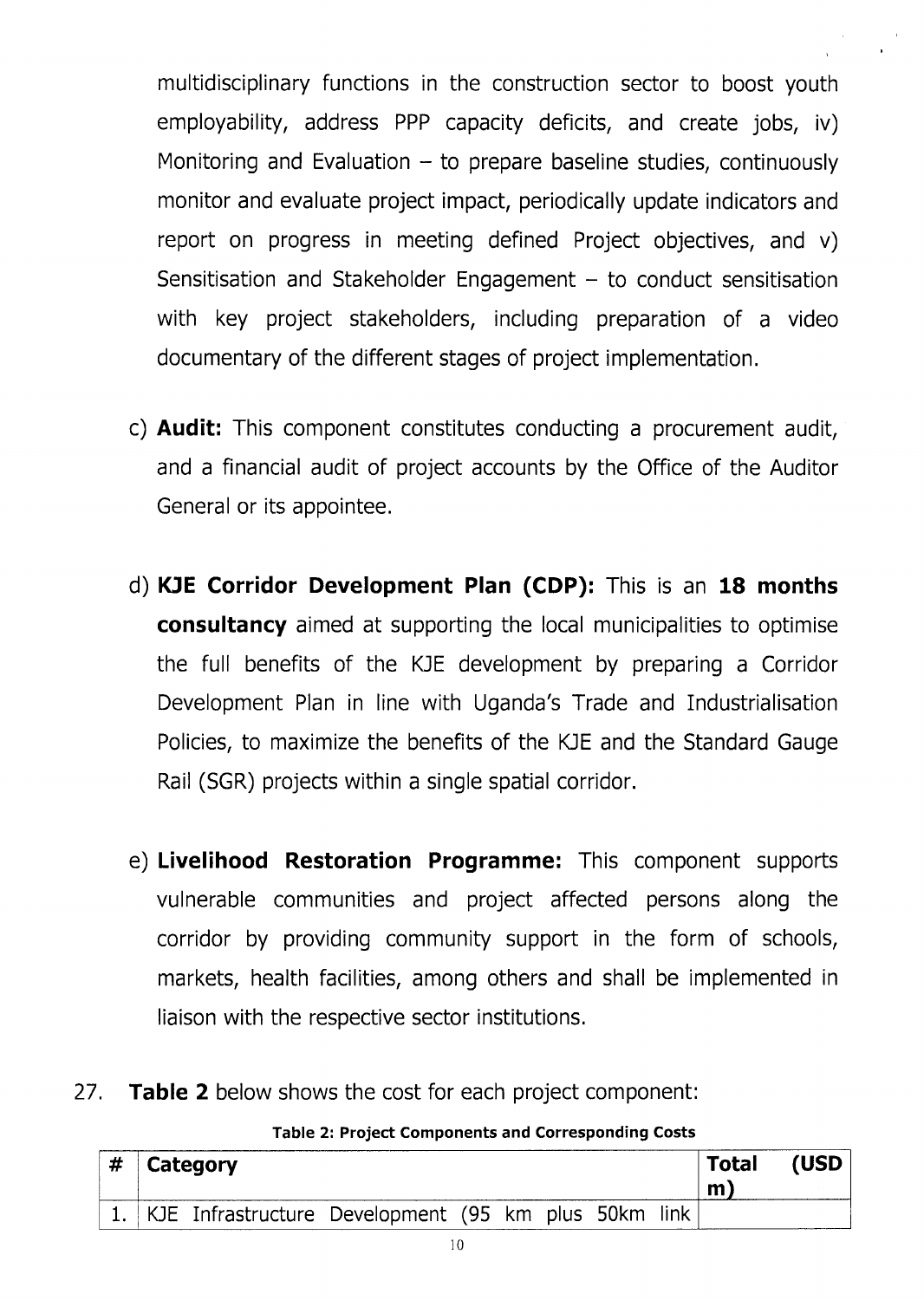|    | roads)                                               |          |
|----|------------------------------------------------------|----------|
|    | Phase 1<br>(i)                                       |          |
|    | a. Kampala Southern Bypass (18km)                    | 260.00   |
|    | b. Kampala-Namagunga (35km)                          | 500.00   |
|    | (ii) Phase 2 - Namagunga-Jinja (42km)                | 380.00   |
| 2. | <b>Project Management</b>                            |          |
|    | <b>Project Supervision</b>                           | 10.00    |
|    | Project Implementation Unit                          | 11.71    |
|    | (iii) Graduate Development Programme (200 graduates) | 2.12     |
|    | (iv) Monitoring and Evaluation                       | 0.55     |
|    | Sensitisation and Stakeholder Engagement             | 0.50     |
| 3. | <b>Financial and Procurement Audit</b>               | 0.40     |
| 4. | Corridor Development Plan                            | 2.00     |
| 5. | Community Development Programme                      | 15.00    |
| 6. | Land Acquisition                                     | 300.00   |
|    | <b>TOTAL</b>                                         | 1,482.28 |

- 28. Unit Costs: The road / project unit cost is USD12m/km attributed to the unique project features such as high design standards, 4.7km viaducts/bridges to prevent degrading swamps, 13 No. toll plazas, 16 No. grade separated junctions, lighting along the entire expressway, CCTV Cameras, Rest Areas and 50km of link roads. The project unit cost is comparable to other projects of similar scope and complexity implemented in other parts of the world some of which are provided under Annex 2,
- 29. Road Tolling: The expressway shall be tolled i.e all motorists using the expressway shall be required to pay a toll fee corresponding to their vehicle class. The tolls shall be set by the Minister of Works and Transport based on the costs for road development, operation and maintenance.
- 30. Government in May 2017 approved the Road Tolling Policy and in March 2018 approved the Roads Bill that provides for tolling of major highways such as expressways. The Roads Bill was passed by Parliament on 16<sup>th</sup>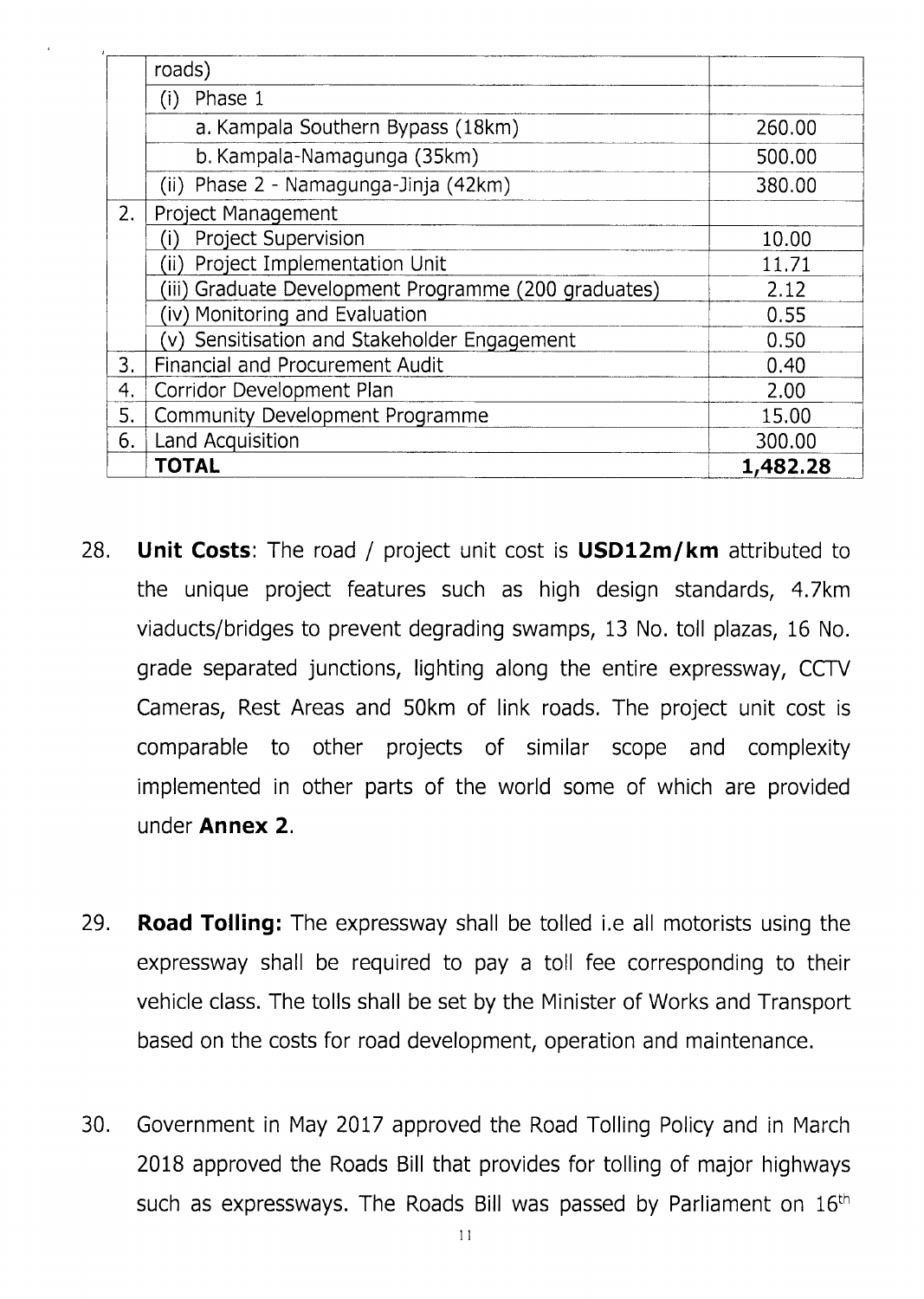May, 2019 and is required to be assented into law before tolls can be levied on the expressway.

- 31. Project Status: UNRA initiated the procurement process for the project in May 2018 and has since pre-qualified four (4) consortia, including companies from France, Poland, Austria, Portugal, China, Germany, Turkey, and South Korea, Technical and financial bids are expected to be invited in the third quarter of 2019 leading to award of contract by the second quarter of 2020. The land acquisition process is also already ongoing with approx. 20% of the right of way already acquired.
- 32. Project Outputs: Once implemented, the project is expected to deliver complete and high quality construction works of the following:
	- (i) **77km of the Kampala-Jinja mainline expressway** with  $4+4$ lanes for the first 3km, 3+3 lanes for the next 17 km and 2+2 lanes for the remaining 57 km with a design speed of up to 120kph;
	- (ii) **18km Kampala Southern Bypass (KSB)** with  $2+2$  lanes with a design speed of up to 100kph providing seamless connectivity between Kampala Entebbe expressway Munyonyo Spur, Kampala-Jinja Expressway and Kampala Northern Bypass;
	- (iii) Viaducts/ Flyovers: a total of 4.7km viaducts over the swamp crossings to avoid degrading sensitive ecosystems;
	- (iv) Interchanges/ Grade separated junctions: 16No, interchanges along the Kampala to Jinja mainline and 4No. interchanges along Kampala Southern Bypass to facilitate connectivity with existing development nodes;
	- (v) Lugogo Bridge: B00m flyover over lugogo junction;
	- (vi) Underpasses, Overpasses and Pedestrian crossings: 51No. underpasses and overpasses and 14No. pedestrian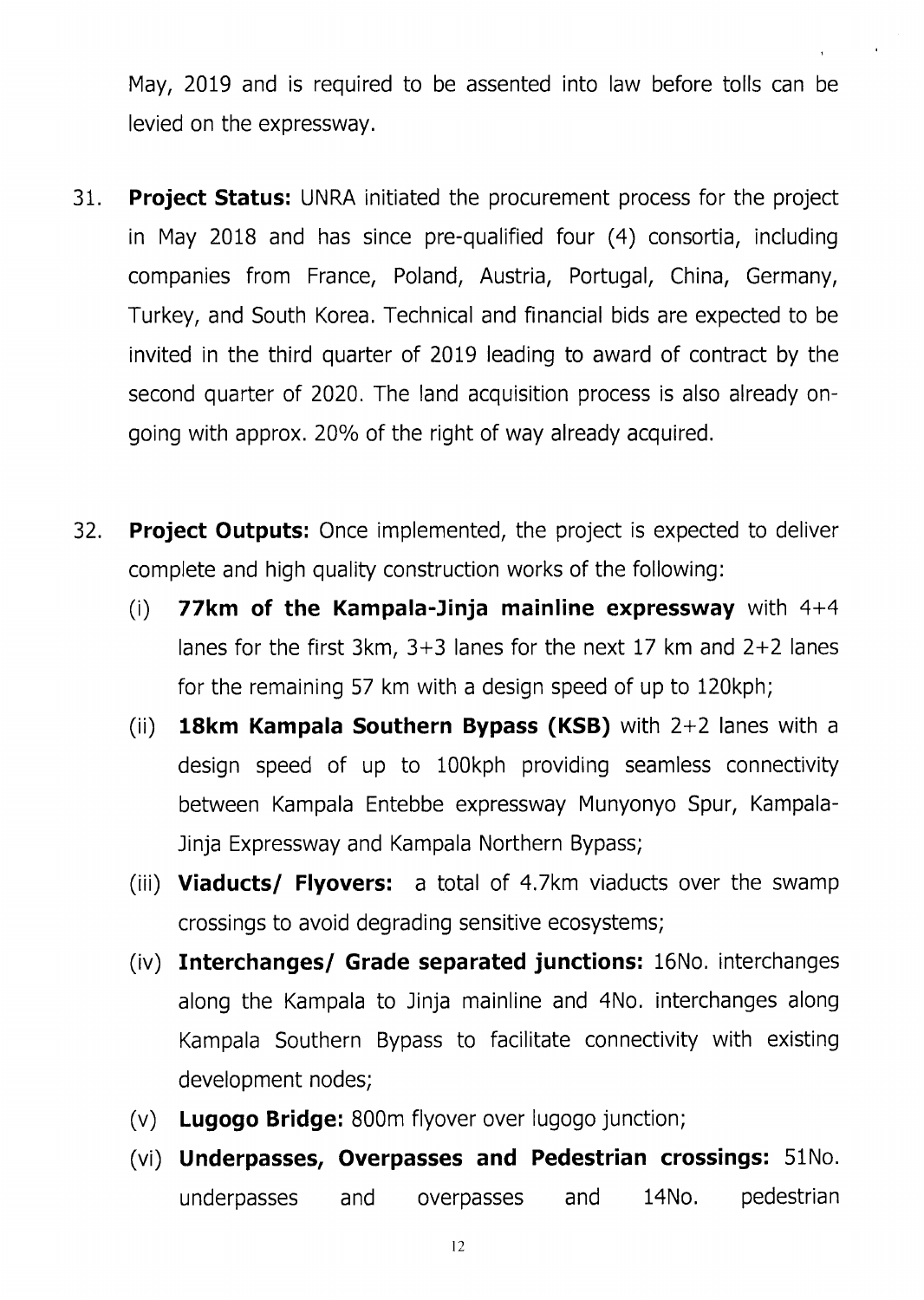overbridges/underpasses to facilitate connectivity between communities on either side of the expressway;

- (vii) Toll Plazas: A total of 13 toll plazas and associated plaza building infrastructure to facilitate toll collection along the expressway;
- (viii) Link Roads: A total of 50km of link roads to service existing development nodes along the Kampala-Jinja corridor, by linking the expressway with existing road network;
- (ix) Lighting: lighting along the entire expressway to enhance safety;
- CCTV Cameras and Intelligent Transportation System: 24hour monitoring of the entire expressway and real time dissemination of information on road conditions to motorists and general public; and,  $(x)$
- **Rest areas:** Two (02) number rest areas at Namagunga with one either side of the expressway with a pedestrian walkway to Sezibwa falls.  $(xi)$

## PROJECT COST AND FINANCING

33. The Total Project cost is estimated to be **USD 1,482.38 million**. This includes USD 301.17 Government contribution, a loan of USD229.47 Million from AfDB, a loan of EUR 90Million (USD105 Million) from AFD and a Grant of EUR gOMillion (USD105 Million) from European Union. The balance of the funds will be mobilized by the private sector (Project finance and/or Capital market finance) amounting to USD 74L.74 Million. The financing details by source of finance, expenditure schedule by component and source are presented in Table 3 below.

| <b>CATEGORY</b>                                                                        | <b>AfDB</b> | EU  | <b>AFD</b> | <b>Private</b><br><b>Sector</b> | GoU | <b>TOTAL</b> |
|----------------------------------------------------------------------------------------|-------------|-----|------------|---------------------------------|-----|--------------|
| <b>Works</b><br>Civil<br>infrastructure<br>development (97 km plus 50km<br>link roads) |             |     |            |                                 |     |              |
| Phase 1 (KSB + Kampala-<br>(iii)<br>Namagunga)                                         | 200         | 100 | 105        | 355.0                           |     | 760.00       |

Table 3: Source of Finance by Category (US \$ Million)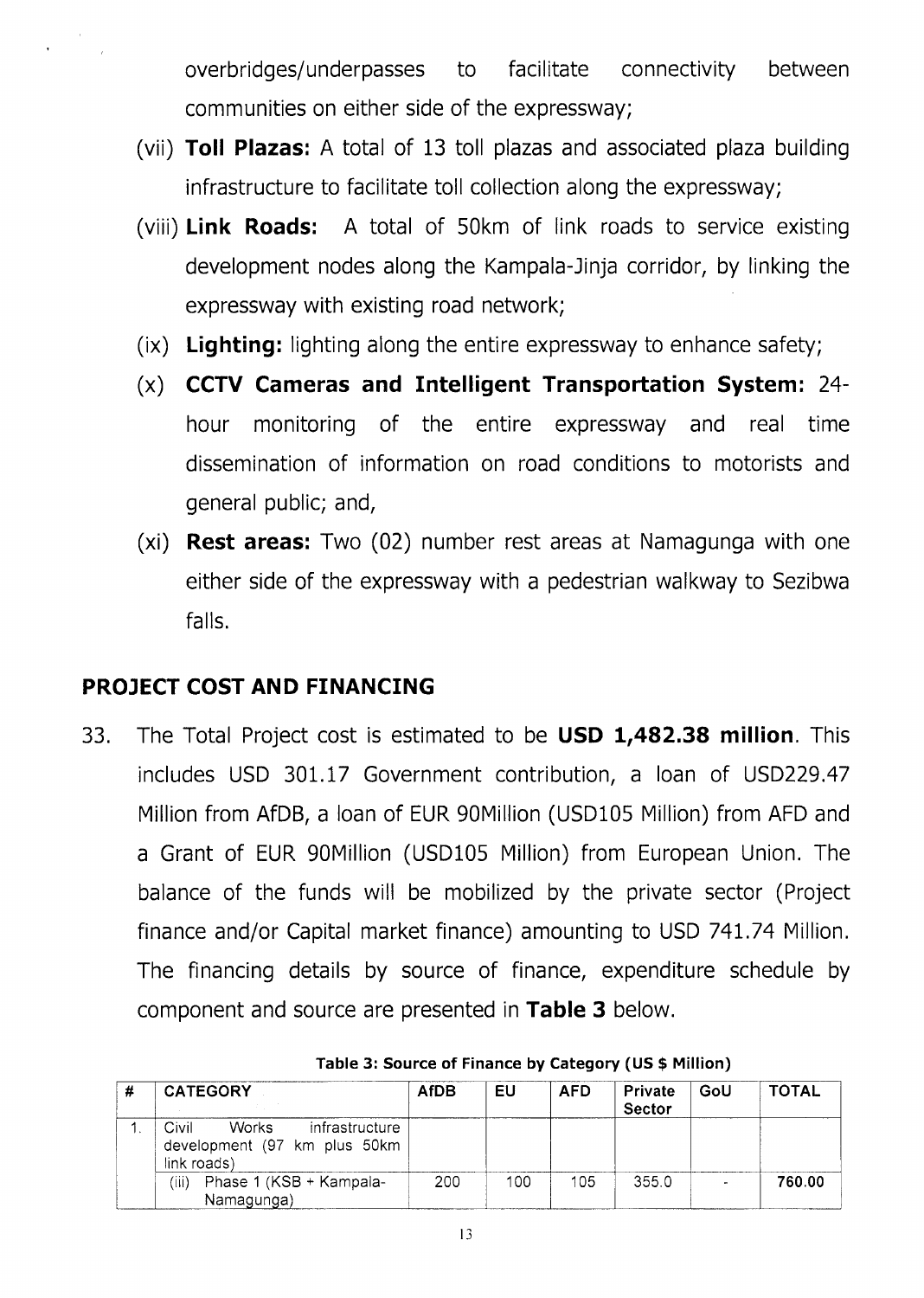|                  | Phase 2 (Namagunga-Jinja)<br>(iv)         |        |                |        | 380.0  |        | 380.00  |
|------------------|-------------------------------------------|--------|----------------|--------|--------|--------|---------|
| 2.               | Project Management                        |        |                |        |        |        |         |
|                  | Project Supervision<br>(vi)               |        | 5.0            |        | 5.0    |        | 10.00   |
|                  | Project Implementation Unit<br>'vii)      | 10.54  | $\blacksquare$ |        |        | 1.17   | 11.71   |
|                  | Development<br>(viii) Graduate            | 0.38   |                |        | 1.74   |        | 2.12    |
|                  | Programme (200 graduates)                 |        |                |        |        |        |         |
|                  | Monitoring and Evaluation<br>$(i \times)$ | 0.55   | ۰.             |        |        |        | 0.55    |
|                  | Sensitisation<br>(x)<br>and               | 0.50   |                |        |        |        | 0.50    |
|                  | Stakeholder Engagement                    |        |                |        |        |        |         |
| 3.               | Financial and Procurement Audit           | 0.50   |                |        |        |        | 0.40    |
| $\overline{4}$ . | Corridor Development Plan                 | 2.0    |                |        |        |        | 2.00    |
| 5.               | Community<br>Development                  | 15.0   |                |        |        |        | 15.0    |
|                  | Programme                                 |        |                |        |        |        |         |
| 6.               | <b>Land Acquisition</b>                   |        |                |        |        | 300.00 | 300.00  |
|                  |                                           |        |                |        |        |        |         |
|                  | <b>TOTAL</b>                              | 229.47 | 105.00         | 105.00 | 741.74 | 301.17 | 1482.38 |

AfDB: African Development Bank, EU: European Union, AFD: French Development Agency, GoU: Government of Uganda

- 34. Phase 1 Kampala Southern Bypass and Kampala-Namagunga (53km): is estimated to cost USD760m of which USD405million sovereign funding will be sourced from: AfDB Sovereign Loan of USD200 million; EU Grant of USD100m blended with AFD Loan of USD105 million; and the balance of USD355 to be sourced by the private sector party.
- 35. Phase  $2$  Namagunga-Jinja  $(42km)$ : which is estimated to cost USD380 million will be financed entirely by private capital (no public financing) to be raised through project financing (capital markets).
- 36. Private Sector Contribution Versus Public Contribution: Overall the private sector is expected to mobilise USD741.74 million (64.7%) compared to the Government/ public contribution of USD405 million (35.3%) towards the civil works construction costs for the entire project. In addition, the private sector will mobilise funds required for the operations and maintenance over the 30-year concession term estimated at an additional USD300m. The private sector will recover their investment over the 30-year concession term through quarterly payments once the facility is available for use. Government contribution of USD405 million is required to avoid charging road users exorbitant toll fees they can't afford.